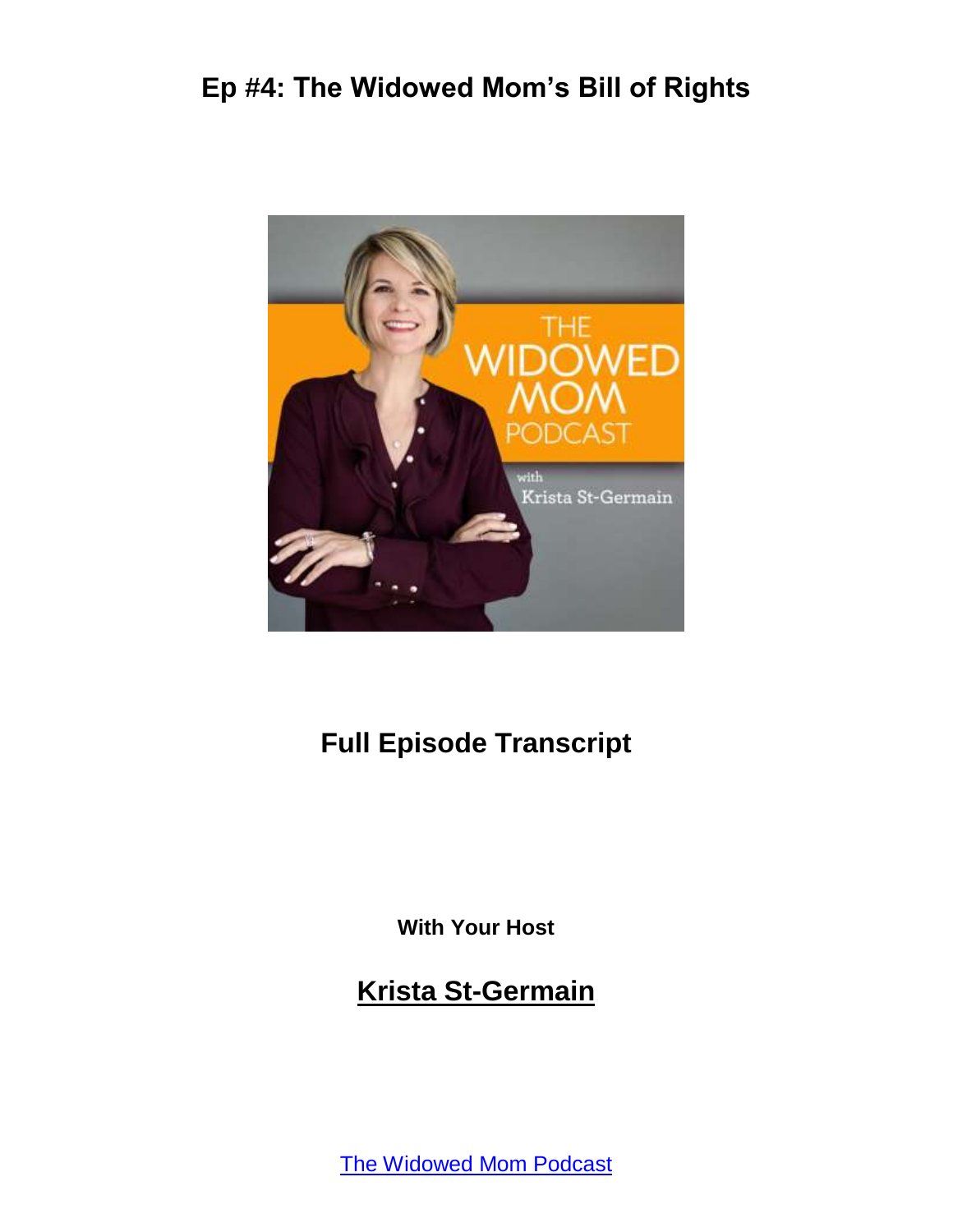Welcome to *The Widowed Mom Podcast*, episode four, The Widowed Mom's Bill of Rights.

Welcome to *The Widowed Mom Podcast,* the only podcast that offers a proven process to help you work through your grief to grow, evolve, and create a future you can actually look forward to. Here's your host, certified life coach, grief expert, widow, and mom, Krista St-Germain.

Hello there and welcome to this episode of the podcast. I want to take a second and do a little listener shout out. So, Mary submitted a review and the title of it is Awesome. It reads, "Krista is intelligent and her information is extremely helpful and insightful. She really wants to help other widowed moms to be the best version of themselves. I'm so thankful I found her."

Mary, I am so thankful that you wrote that review and I'm so thankful that we've connected and that you have found the podcast helpful, so thank you for that. And then also, to a reviewer who calls herself LoveToCamp, "Ready to start option-B. I just finished listening to the first podcast from Krista and it was wonderful. She makes me believe that a great future is obtainable despite a great loss. I'm really looking forward to more podcasts. Thank you, Krista, for creating this podcast to help us navigate this journey."

You are so welcome. I love giving listener shout-outs, so if you submit a review, you just might hear your name and review on the podcast. Okay, let's jump into this week's topic.

I remember shortly after my husband died, I found something called The Griever's Bill of Rights in one of the grief books that I was reading. And I've seen variations on the theme in different websites, different books, but none of them have been specific to the experience of widowed moms. So in this episode, I want to share with you what I call The Widowed Mom's Bill of Rights.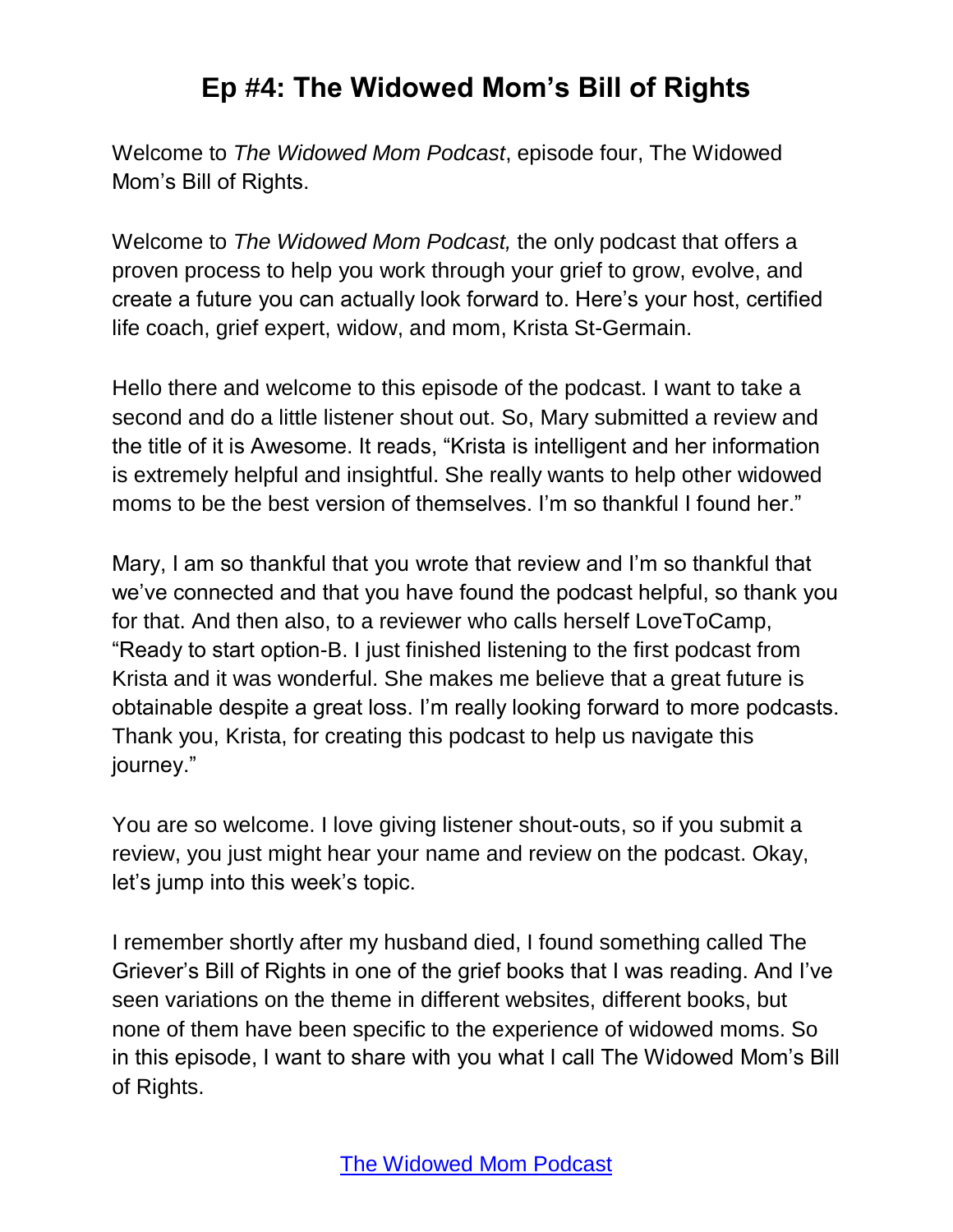It's a list of 25 things that I hope you will remember when other people are telling you how to grieve or when you're questioning yourself, or when you're feeling particularly low or maybe asking that question, am I normal? Is this normal? Am I okay?

So let's jump in; The Widowed Mom's Bill of Rights, right number one. You have the right to a completely unique grief experience. The experience of losing your husband is unique to you. And although there may be similarities between the experiences of other women who have lost their husbands, your experience will be yours.

So attempting to fit into a mould is never going to serve you and putting a timeline on it isn't going to serve you. And comparing your grief experience with the grief experience of others isn't going to serve you. So you have the right to let your experience be as unique as your relationship was with your husband.

Right number two – you have the right to experience any and all emotions without judgment. And this really does include all of them; not just sadness and loneliness, but anger, rage, jealousy, betrayal, relief. And whether or not you experience all of them doesn't mean anything. But don't consider any emotion off the table and don't judge yourself for any emotion that you experience. You have the right to experience any and all emotions without judgment.

Number three – you have the right to talk about your husband, even if other people are uncomfortable when you do so. And whether his death is recent or years ago, talk about him as much or as little as you see fit. You are not responsible for the emotional experience of other people. If they are uncomfortable, it's because of what's going on in their mind.

You don't have magical powers, as much as I know we sometimes wish that we did, and therefore you can't control the thoughts and feelings of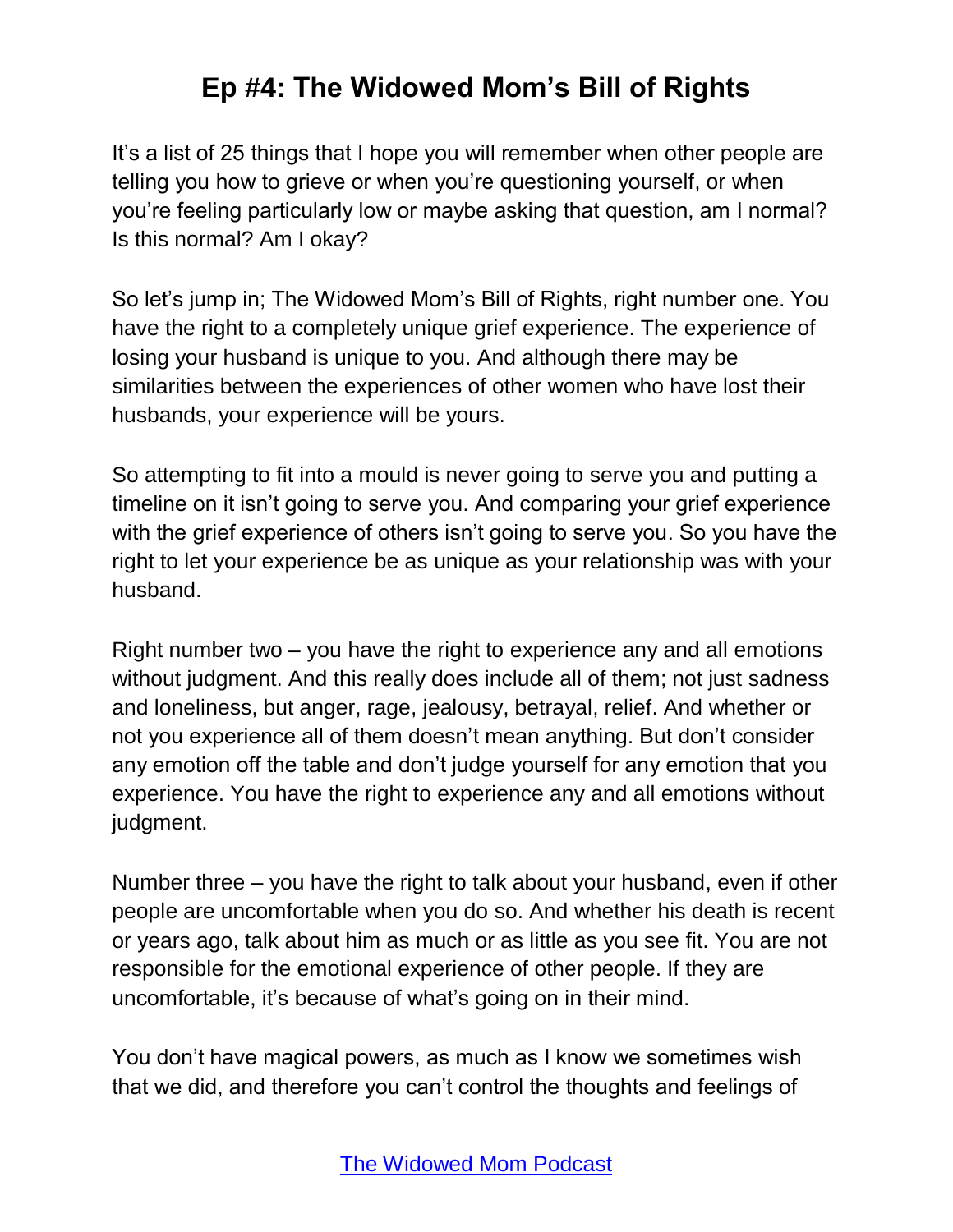other people. It's not your job and it's not even possible to make those around you feel a certain way. Your job is to take care of your own thoughts, your own feelings, your own actions. That's all you can really control anyway. And let other people react how they will and know that it means nothing about you or your husband and everything about them and their own interpretations. So talk about your husband as much and as often as you want, even if other people are uncomfortable when you do it.

Number four – you have the right to not know what you want, to ask for help anyway, and to change your mind regularly. For most of us, we are in completely new territory. And well-meaning people will offer to help us and we may have no idea what we actually need or want. And chances are, neither do the people who love us, so it's okay to not know and it's okay instead to figure it out along the way.

And this isn't limited to those of us who are in acute or early grief. This bill of rights, and this one as well, applies no matter when you lost your husband. It's okay to be honest with the people around you as you navigate this new territory and to communicate your desires as you go, knowing that they will change. Sometimes, you'll want someone to call you and check on you or come sit with you, and other times, you may just want to be alone. Sometimes, you may want help with the kids. Other times, you may want your own space together as a family. And you may change your mind 37 times about all of it, and that's okay. You have the right to not know what you want, to ask for help anyway, and to change your mind regularly.

Number five – you have the right to change your self-care habits. Maybe before your husband died, you were the type of person who exercised regularly or ate healthy all the time, and now you notice that you're not exercising at all or as much, and maybe you aren't cooking the way that you used to cook and instead you're eating all of the foods that people have brought to you. Or maybe you're past the stage that people have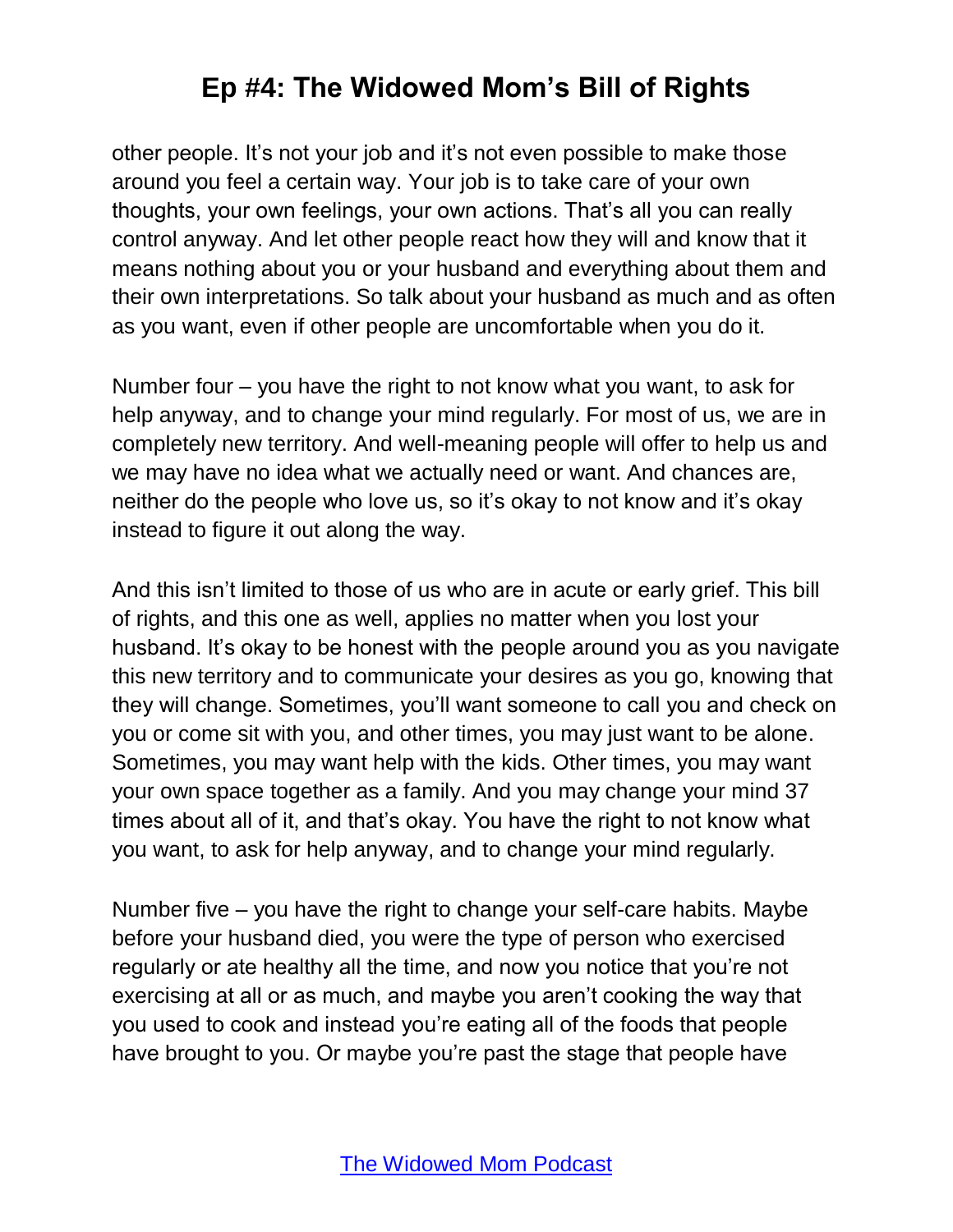brought you food, and now you're eating out and doing fast food more often.

Maybe you are the type of person who used to meditate regularly or do yoga regularly, and those things aren't happening right now for you. Cut yourself some slack. You can get back to those things eventually. Just because you aren't doing them now doesn't mean you'll never do them again.

It's okay to be in transition, it's okay to change your habits and adjust them as you go. I remember, about eight weeks after Hugo died, I decided, because I'd never been the type of person who would go and get massages, I decided to buy myself a monthly massage. It was a big deal for me. But I'd missed the human touch. The stress relief was good for me. And so I changed my self-care habits.

I spent more time journaling than I ever had before because it felt good to me. I allowed myself to sit out on the porch and drink a cup of coffee and watch the sunrise and sit there for a couple of hours if I needed to and take care of myself. I allowed myself to tune into what I was needing emotionally and meet my own needs as best as I could. I allowed myself to go to therapy and talk about it with a therapist. I allowed myself, eventually, to invest in coaching when I learned about it and found something that worked for me.

And for a while – gosh, I won't even say a while. A long time – it took a while for me to get back to regular exercise. I ate comfort foods for a long time. So cut yourself some slack. Figure out what it is that would be useful to you in terms of self-care. And I don't just mean massages and pedicures. I mean taking time to do the work needed to support yourself in your healing, in whatever way that is for you. You have the right to define that for yourself. You have the right to change the standing self-care habits that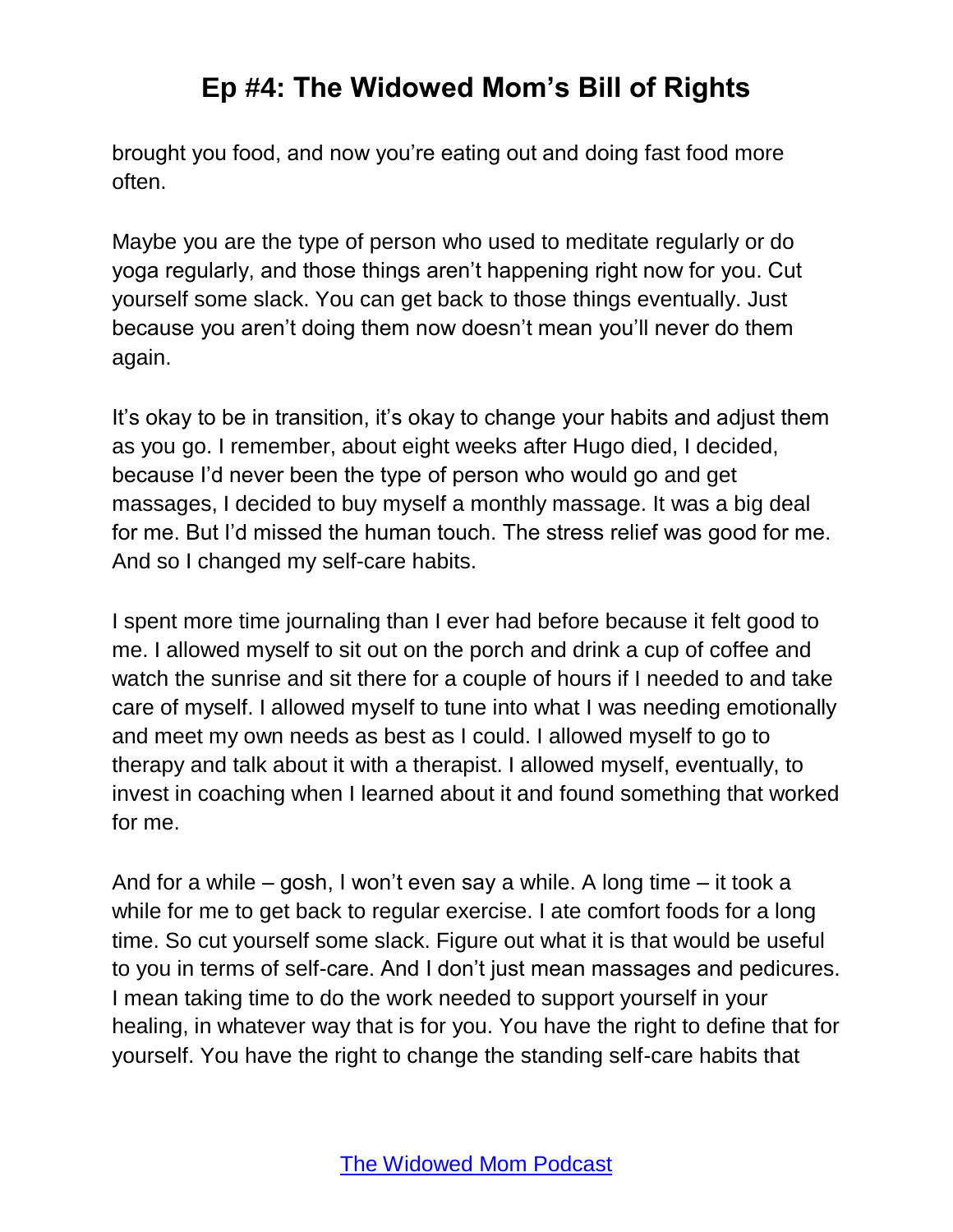you had, delete some, add some. It's all going to change and evolve as you heal, and that's all okay.

Number six – you have the right to not feel your feelings. Now, I'm always going to tell you that, at some point, feeling your feelings is going to be the fastest path to healing. But sometimes, you might not want to feel your feelings. You might not be up to it. And that's okay. You get to decide.

Sometimes, you might just make a list of the feelings you know are there, put them in a journal, come back to them when you're ready. It's up to you to decide when you want to feel your feelings.

Number seven – you have the right to make mistakes, to adjust your standards and to fall completely short of them. You are human. We all make mistakes. And somehow, when we get into this next chapter of live and when we're grieving, I see my clients setting standards that are so unreasonably high for themselves and then not giving themselves permission to fall short of those incredibly high standards.

You have the right to adjust those standards as you see fit, to fall terribly short of them and to not make it mean anything has gone wrong, to not make it mean that anything is wrong with you. You have the right to make mistakes. Sometimes, you will probably yell or snap at your kids. Sometimes you will make a decision that you wish you hadn't made. Sometimes, you will say something you wish you hadn't said. Sometimes, with perspective, you will look back on something and think, "Oh, I wish I would have done that differently."

Of course, we wish we would have done things differently. Hindsight is 20- 20, right, we hear that all the time. But we have the right to make mistakes. So when you make mistakes, be gentle on yourself.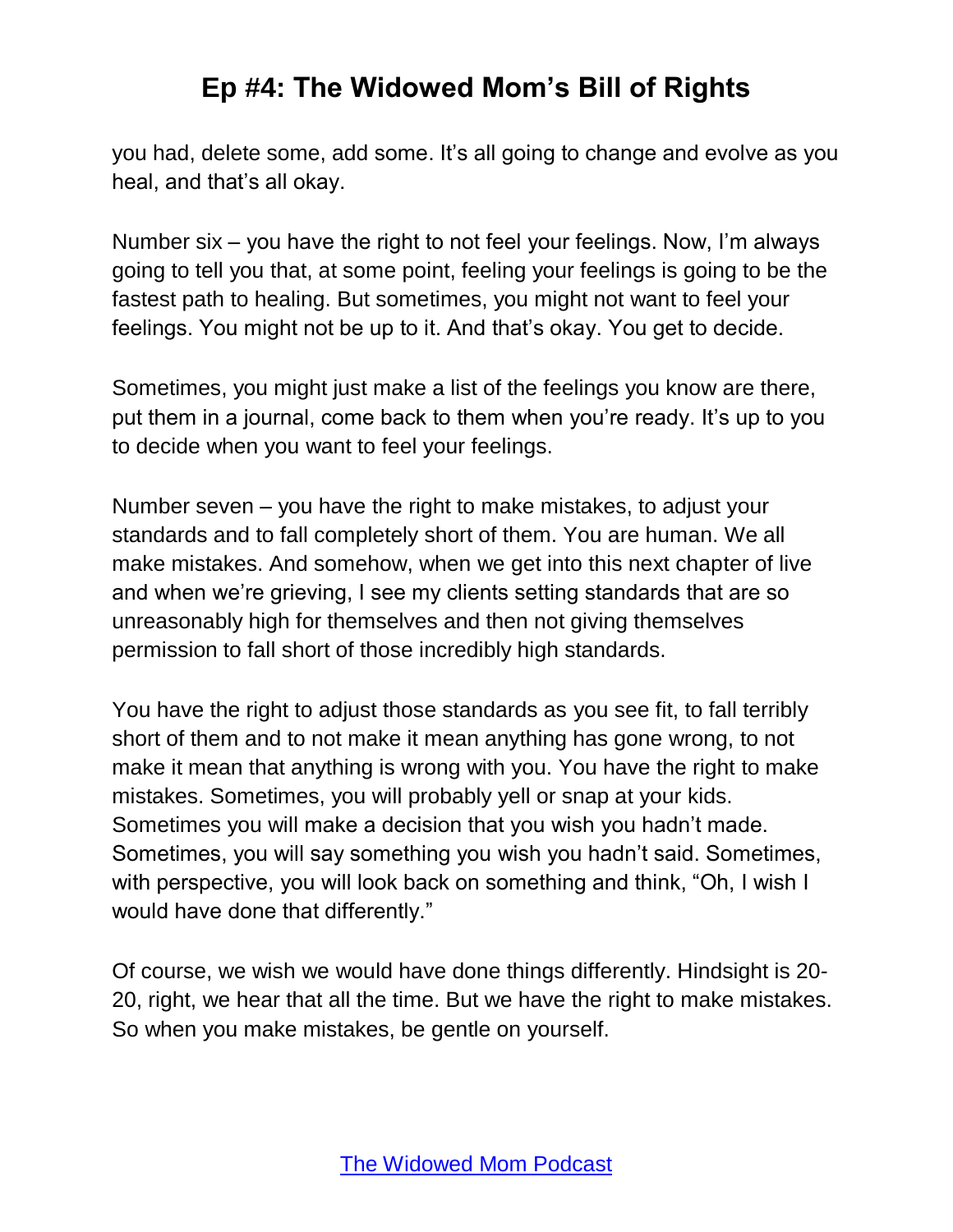Number eight – you have the right to keep or not keep any and all of your husband's belongings for as long as you choose. And I know that there will be many people in your life that have lots of opinions about what you should keep, what you shouldn't keep, how long you should keep it for, should you donate it, should you sell it, should you save it for your children?

Listen, you get to decide. There is no right, there is no wrong, and it's okay for other people to have their opinions. But what really matters is what's right for you, and only you know that. So you have the right to keep or not keep any and all mementos and belongings, and of his stuff, for as long as you choose in whatever way you choose.

Number nine – I get asked about this one all the time. You have the right to wear or not wear your wedding ring. It is your ring. So often, clients come to me and they are judging themselves based on how they feel about a ring. If you want to wear the wedding ring for the rest of your life, you can.

If you want to take it off the day after your husband dies, you can. If you want to move it to your right hand, you can. If you want to take that jewelry and have it made into something else, maybe a necklace or earrings or something else because it's what you want, you get to do that. Other people will have opinions about what it means, that you decide to wear your ring or not wear your ring, or for how long you decide to do it. But ultimately, the only person's opinion that matters is yours. So do what feels right to you with that wedding ring.

Number 10 – you have the right to use the term widow, to declare yourself single, or to continue to identify as married for as long as you see fit. And this includes how you think of yourself in your own mind, and also how you express yourself outwardly.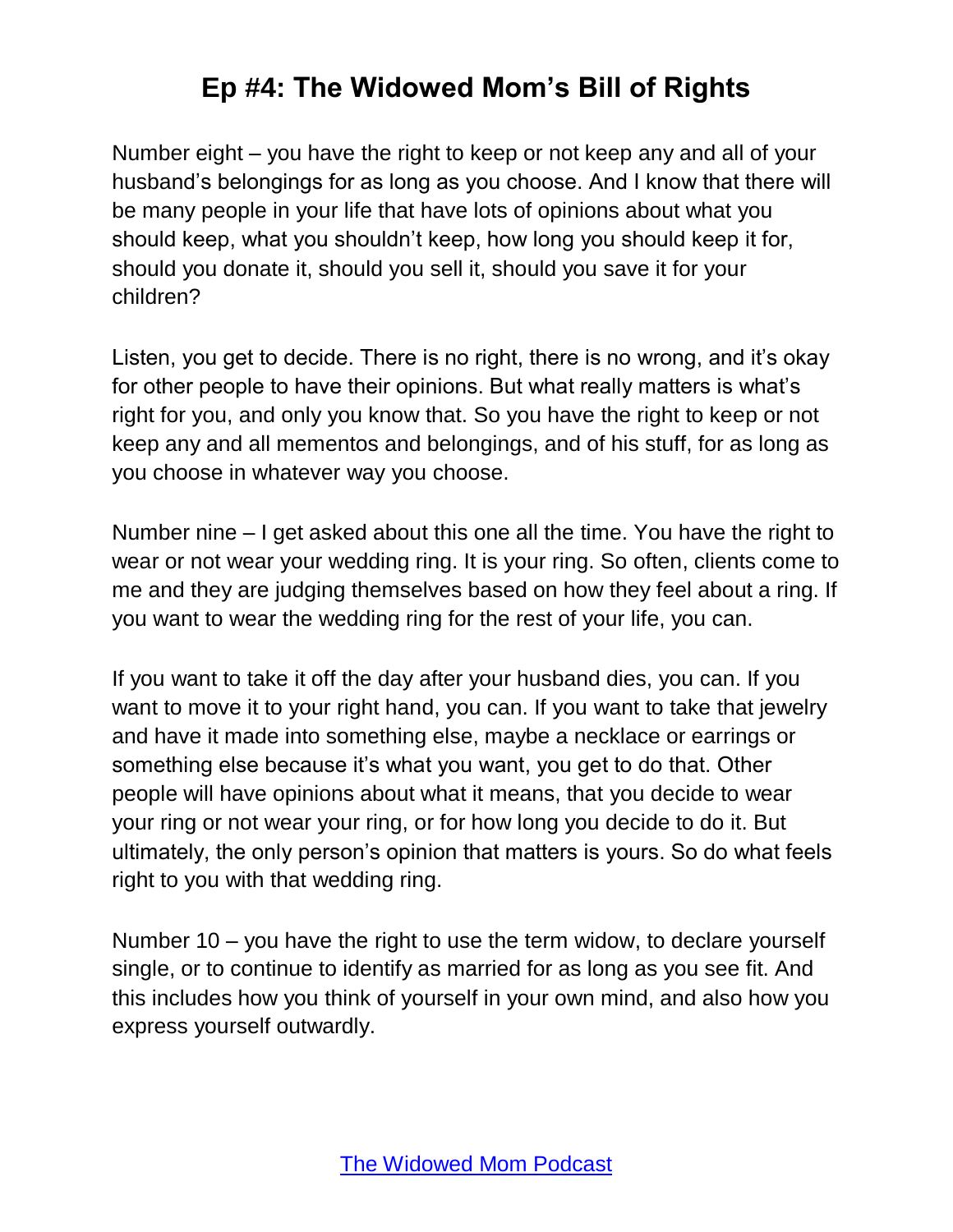If you want to change your Facebook status to widowed, it's okay. If you want to change it to single, that's fine. If you don't want to do anything with it, that's fine too. There is no right or wrong. You have the right to do whatever it is you want to define yourself and your marital status in whatever way feels right to you in your life.

Number 11 – you have the right to do what you believe is best for your children, even when others give you advice to the contrary. Of course, people are going to be concerned for your children, but ultimately, you are their mother. You get to decide what is best for them and what is best for your family, and chances are, you know them better than anyone on the planet. And if you want to seek advice from trusted friends or mental health professionals or organizations or grief experts, do it. But you are the one that gets to decide what is best for your children.

Number 12 – you have the right to be honest and not try to hide or fake your emotions in order to prevent others from feeling uncomfortable around you. Going back to right number three, you are not responsible for the feelings of other people. Emotions are not contagious. Your emotions don't cause another person to feel anything. It's their thoughts that cause that for them and you can't control their thoughts, therefore you can't control their reactions. And conversely, you also have the right to decide who you want to be honest with, and if you want to fake it in the interest of avoiding a conversation that you don't wish to have, that's okay too.

Number 13 – you have the right to be comforted or not be comforted by clichés and platitudes. The thing about beliefs is that only you know what beliefs serve you. And what's right for you may not be what's right for another person. So, if the idea that your husband is in a better place, if that feels good to you then it's okay to find solace in that. If that thought makes you angry, that's okay too.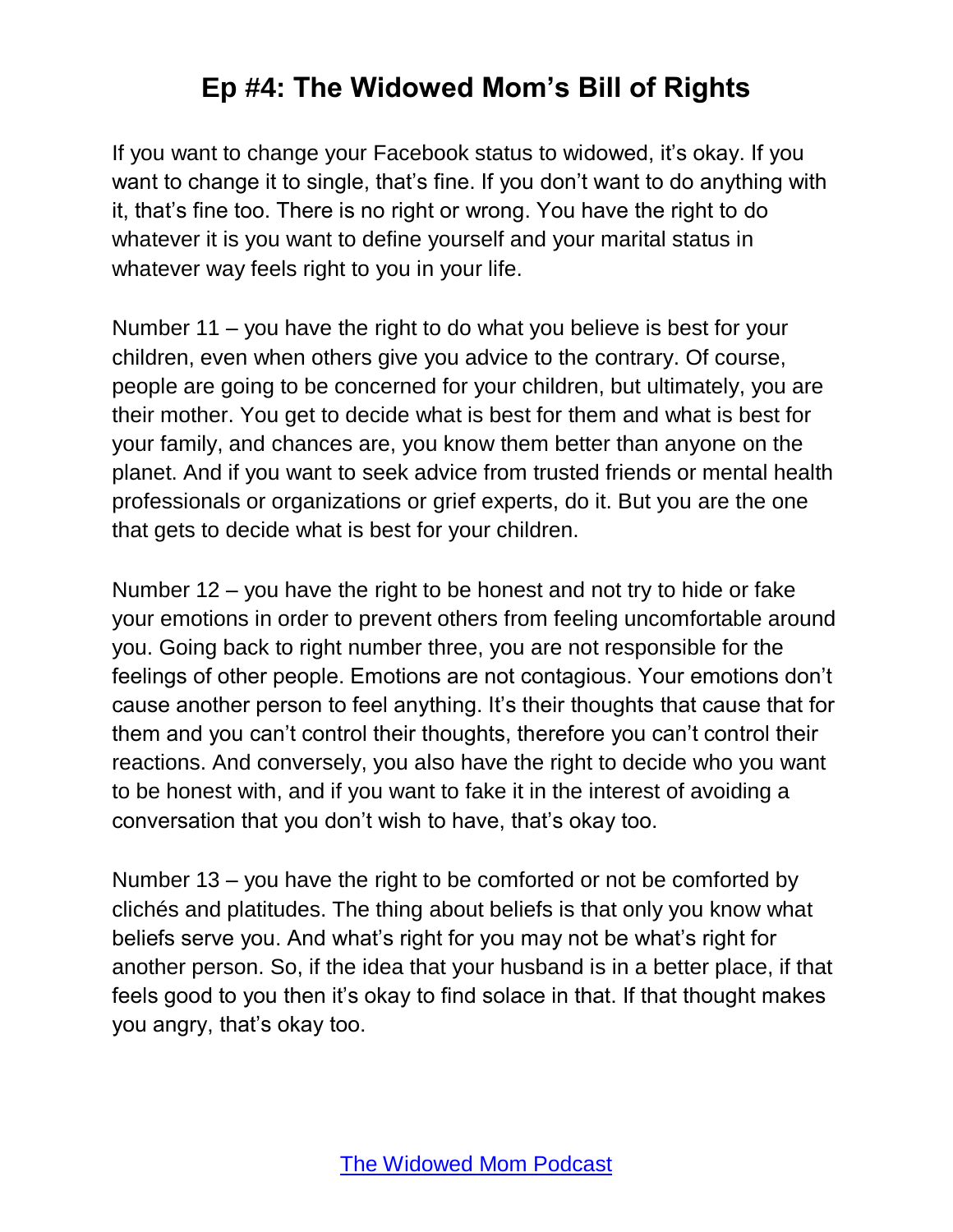If the idea of finding the gifts in grief feels hopeful to you then keep thinking it. If it makes you want to punch someone or something, then it's probably not for you, and that's okay. if you like the thought that everything happens for a reason, then that thought works for you.

I remember hearing it and feeling completely lonely and isolated and misunderstood. It didn't work for me. Only you know what beliefs serve you, and so you get to decide if something is comforting or not. Keep what works for you and dismiss the rest.

Number 14 – you have the right to not move on, to not get over it, and to not be strong. Other people have so many opinions and so much advice. Accept what works for you; dismiss what doesn't. I do believe most people are well-meaning, no matter how off base or poorly worded or awkward their responses might be. But if I had a nickel for every time a client told me a story about someone in their lives who told them that they should move on already or get over it for god's sake or be strong – you get the idea.

You don't have to move on. You don't have to get over it. You don't have to be strong. You just be what you are and experience what you're experiencing and let those other people keep their opinions and advice.

Number 15 – you have the right to date or not on the timeline that feels right to you, regardless of what others say about your decision. In future episodes, we'll talk about how to know when dating is right for you and what questions you might ask yourself. I'll help you make sure you like your reasons for the choices you're making.

But for sure, people are going to have different opinions on what you should and shouldn't do, especially when it comes to dating. And this includes your family, your friends, your coworkers, your children. But it's not your job to get their approval or their validation about decisions you make. It's your job to make decisions that are best for you and to like your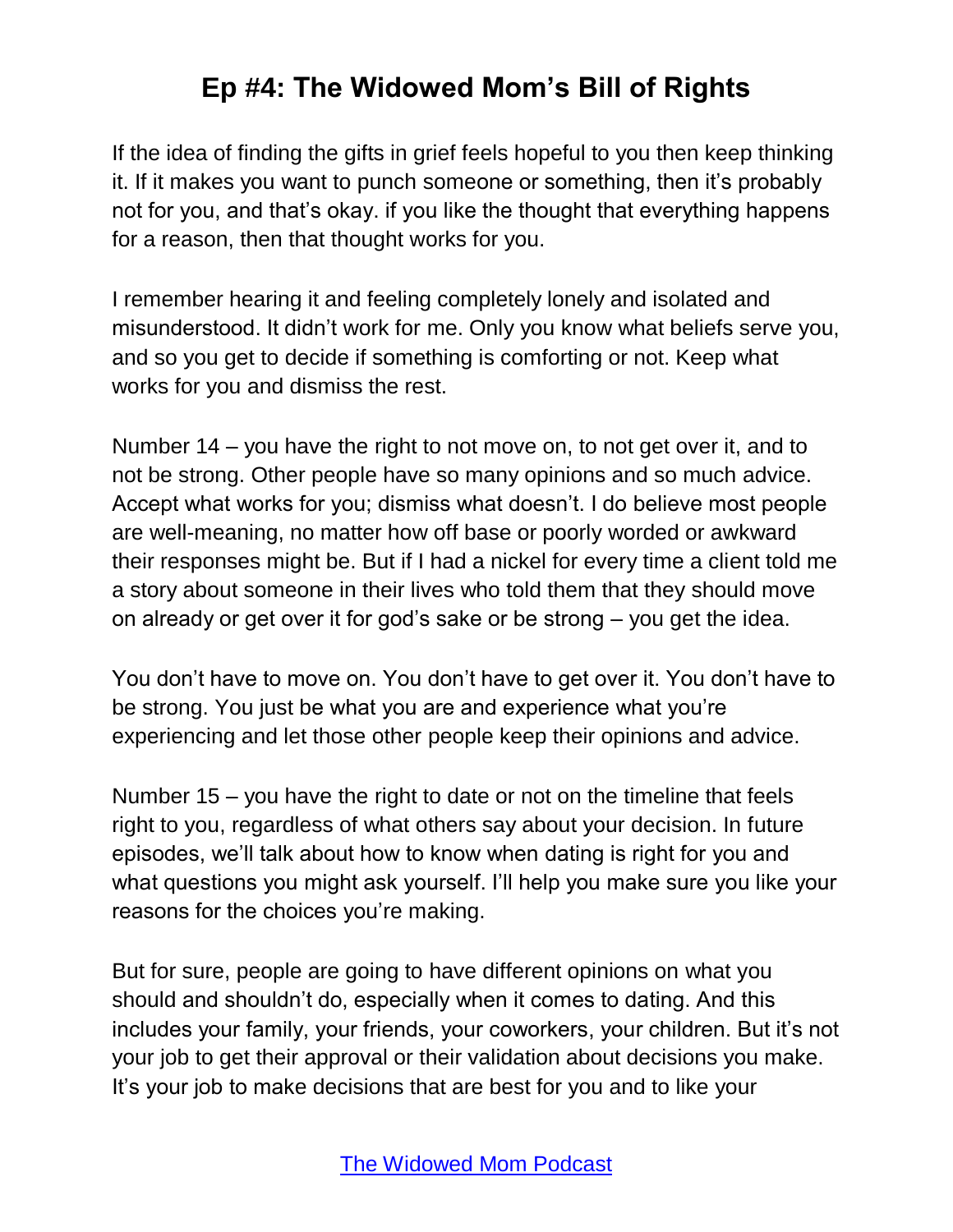reasons. You have the right to date or not on the timeline that feels right to you, regardless of whether other people agree with your decision.

Number 16 – you have the right to embrace your spirituality or to question it, or both. I have coached a lot of women on their thoughts about their spirituality, their judgments about their spirituality, their beliefs after their husband dies. And what I want to tell you is that questioning your spirituality is completely normal.

And of course, it makes sense that when we lose our husband, we're going to be asking why. We're trying to make sense of it. It's okay to be angry. It's okay to be angry with God, if that is your belief, or with whatever entity you believe in. It's okay to question all of it. it doesn't mean anything about you. It doesn't mean anything about your progress. It doesn't mean anything about your future.

And I've often seen people cut themselves out of their own faith experiences, their own faith traditions, because they're having doubts and then, instead of letting those doubts be a normal part of the process, they judge them and they judge themselves for having doubts and they tell themselves that they are bad at practicing whatever their faith is, and then they pull away from it and they don't get the support that would benefit them in that moment. So you have the right to fully embrace your spirituality. You have the right to completely question it. You have the right to do both of those things.

Right number 17 – you have the right to express your thoughts and feelings in whatever way feels good to you, whether it's private, maybe it's journaling, small groups, talking with trusted friends, screaming, kickboxing, art. However you want to express your thoughts and feelings is healthy and perfect for you and you get to decide what that looks like and what feels best to you.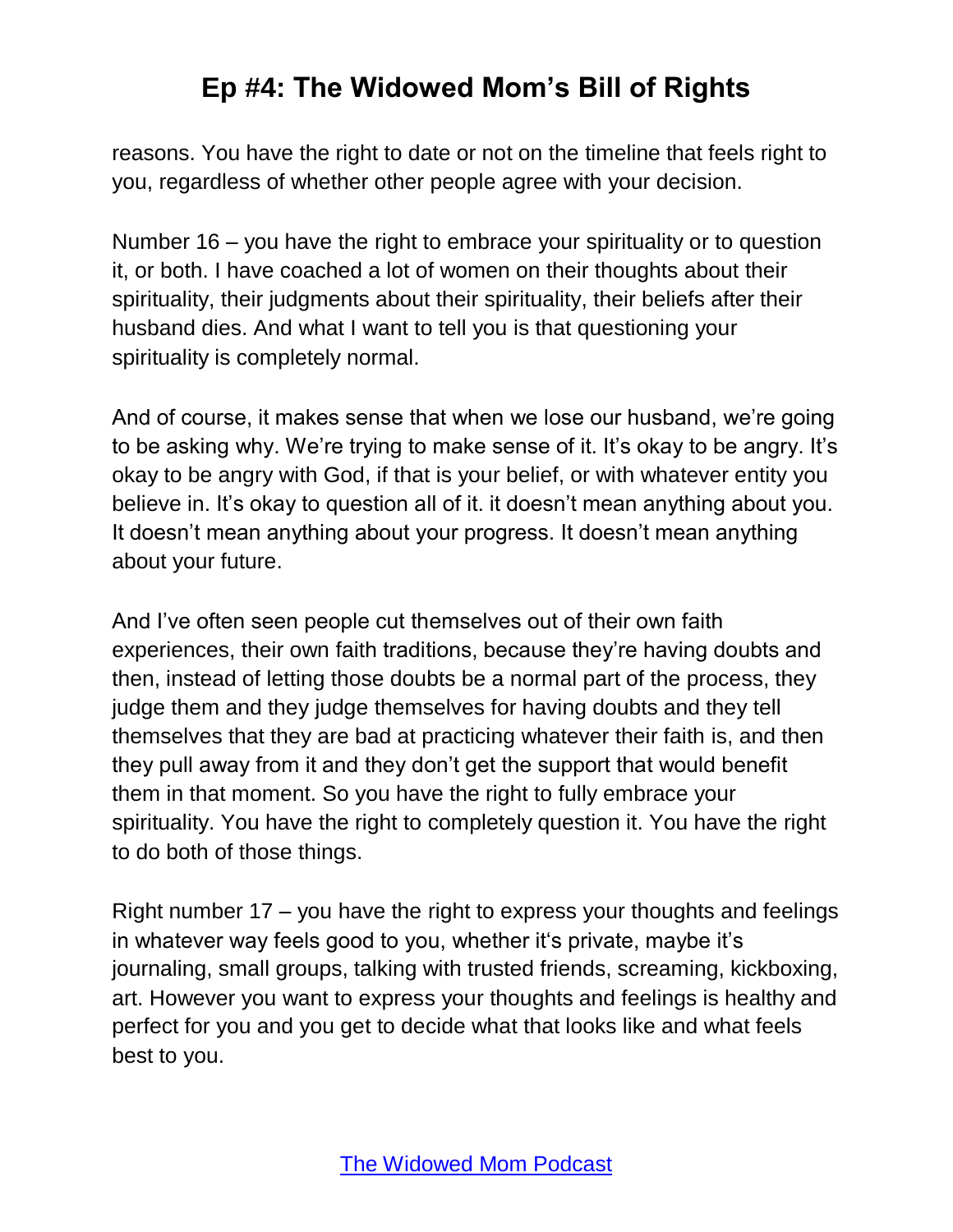Number 18 – you have the right to decide how and with whom you spend your time. If you want, you can say no to family traditions. You can say no to well-meaning people who you don't really want to spend time with. You can reinvent how you spend your holidays based on what you think is best for you. And you can do it unapologetically.

Number 19 – you have the right to not judge your abilities, progress, or potential based on your actions. I just coached a client this week. Her husband died on a trip. They were abroad and her husband died on this trip.

So, in her effort to prove to herself that she was okay, she scheduled a trip abroad. And at the last minute, it was too much and she canceled it. And instead of having her own back, instead of showing compassion to herself, her immediate response was to shame herself, was to make canceling that trip mean that she wasn't okay, that she wasn't headed in the right direction, that's he wasn't going to be okay without her husband.

You have the right to not do that. Don't judge your abilities or your progress or your potential based on what you are or aren't doing. None of that is relevant. Expect that they types of things you'll be doing are different from the types of things that you were doing before. You're grieving and it's okay. And the actions that you take don't have anything to do with what you do or don't get to believe about where you are in your grief, what you're capable of, or what you're going to be able to create in the future. They are different.

Number 20 – you have the right to experience joy and laughter in your life, even while grieving. So many times, we judge ourselves, we laugh, and then we feel guilty. We can laugh, it's okay. Laughter is healthy. If we could all find something that made us laugh or smile, what a gift it would be to give ourselves. It doesn't mean anything about your love for your husband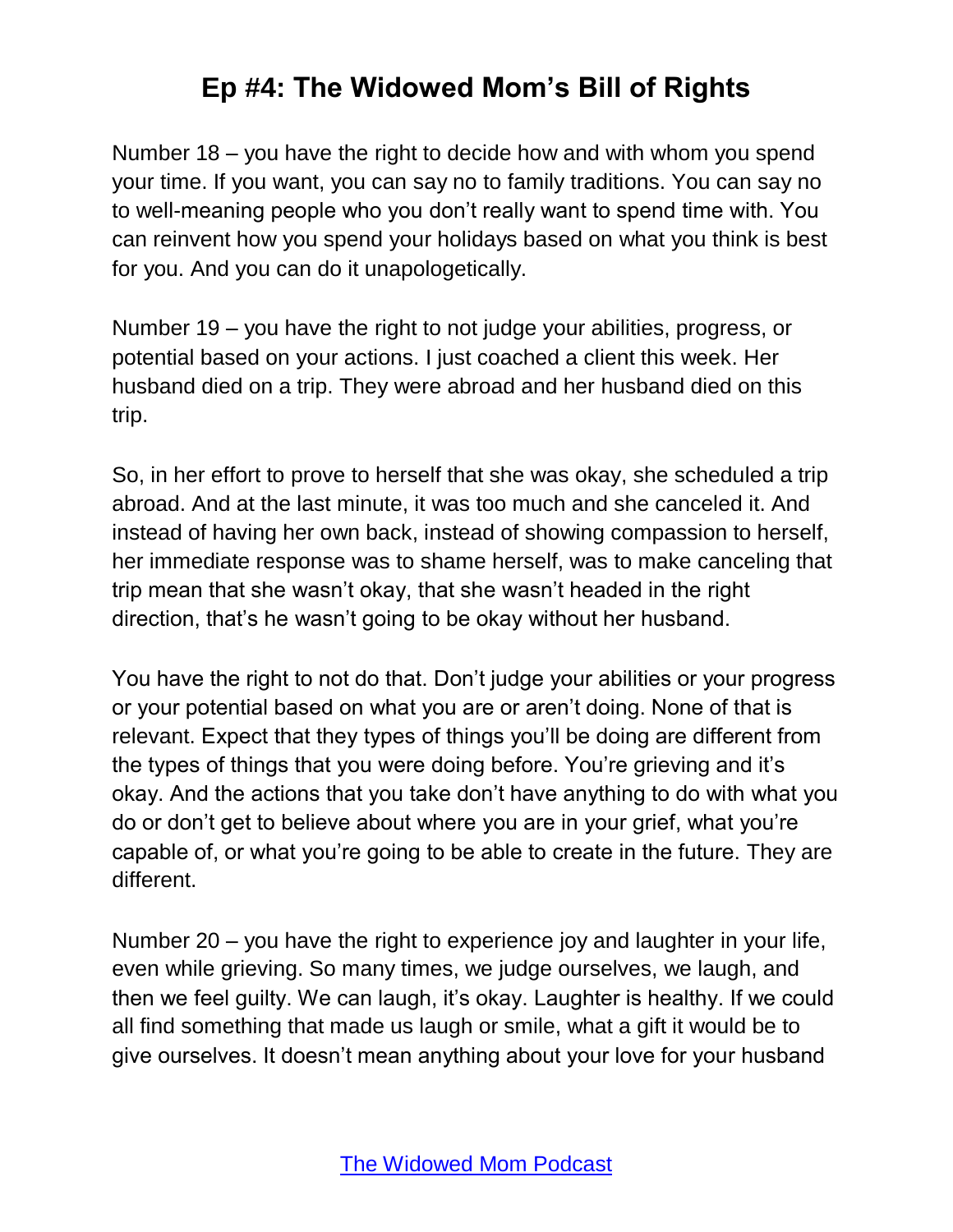if you find joy. It doesn't mean you didn't love him. It doesn't mean you don't miss him. Laughter and joy are okay, even in grief.

21 – you have the right to remember your husband and celebrate his life. And I encourage you to do that as often and as much as possible, as often and as much as feels good to you. Celebrate him in a way that brings you joy. Celebrate him in a way that makes you and your children fondly remember him.

I love it when people talk about my husband. And I love telling stories about him, I love reminiscing about him. I love remembering him because it makes me happy, and you have the right to do that. Remember him, celebrate him in whatever way feels good to you. Maybe you create new traditions. Maybe Father's Day becomes a day that you celebrate him.

And by the way, it's okay if you don't. It's okay if you don't celebrate Father's Day at all. There's no right or wrong, but you have the right to do it as you see fit.

Number 22 – you have the right to pursue people, places, experiences, and situations that will help you as you heal. Only you know what is helping you as you heal. And I've talked to many women who wanted to do therapy or counseling and met with someone, it wasn't a good fit, and so they never went back or they gave up.

Listen, this is your grief. You are responsible for your healing. You are the customer in this experience, so you get to try as many things as you want and quit as many things as you want if they aren't working for you and keep going and keep searching and keep looking for what does work for you until you find it.

Number 23 – you have a right to carry on your relationship with] your husband, even after his death. And this may sound a little strange to you,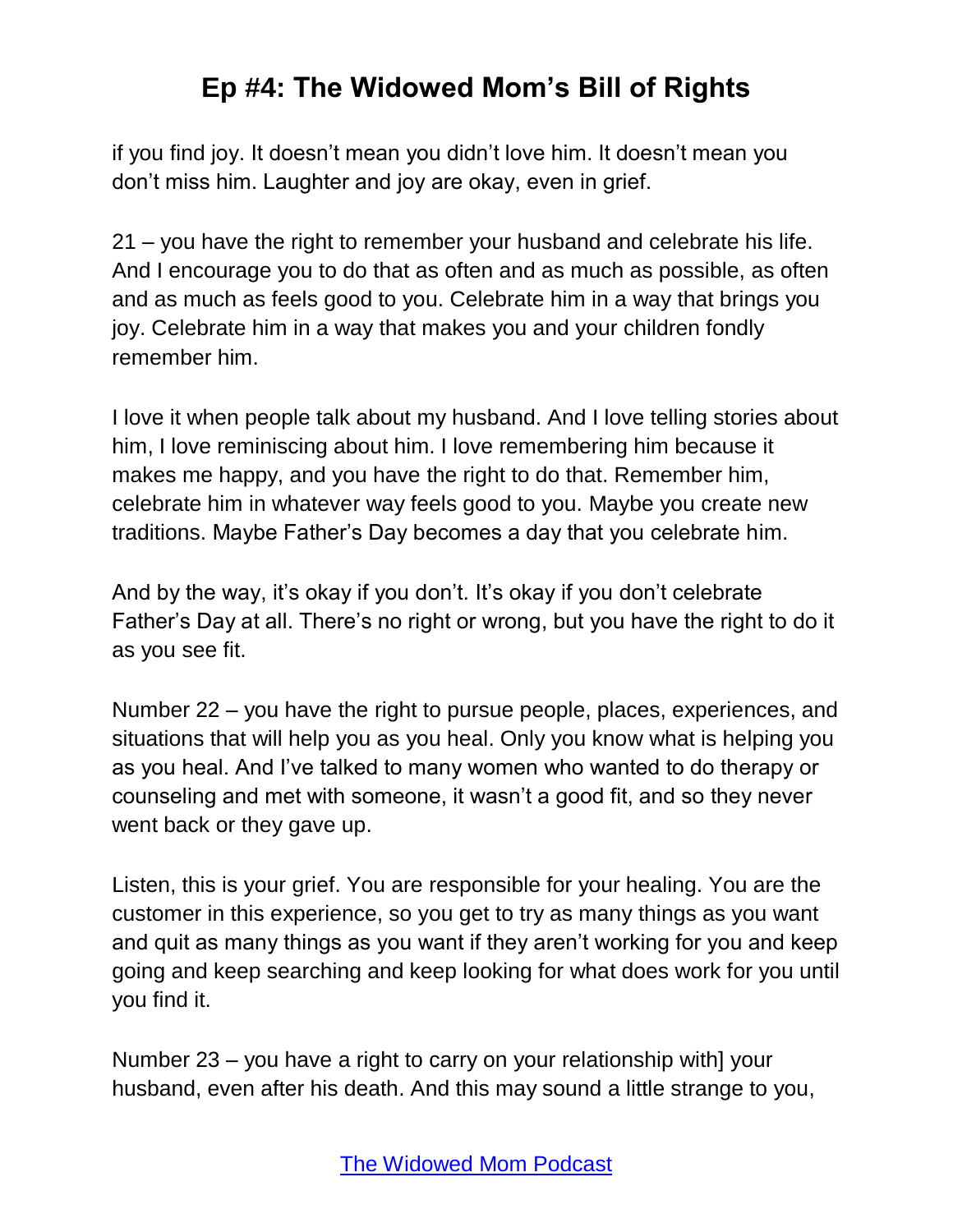but really, it's not when you think about it because your relationship with him is really just a product of your thoughts and feelings toward him. And no one can take that from you.

Even the fact that he is no longer physically present cannot take your thoughts and feelings away from you. And of course, it's different when you can't hear him speak back to you, but it's completely healthy to talk to him, to write to him, to think of him, to laugh about things with him that he would laugh about and top keep that relationship going, even after his death.

Right number 24 – you have the right to end relationships with people you no longer want in your life, not because they have any power over you, not because they can make you feel anything, but because it's your life and because you're in charge of how you choose to live it. I'll probably do an entire episode on this misconception that we have that other people can cause our feelings, that other people are somehow toxic.

For sure, you get to create your emotional state, other people don't have that power. They don't have the ability to make you feel inferior or to make you feel shameful or to make you feel unloved. But knowing that, you still don't have to have relationships with people that you don't want in your life. You're the boss of that and you can end any relationship at any time just because it's how you choose to live your life.

The last one, number 25 – you have the right to unapologetic and random grief bursts. I remember hearing that term and thinking that's exactly what it feels like, a grief burst. Because sometimes, it feels like you're doing fine and then emotions of grief just kind of jump out at you. Like they jump out at you around a corner and you completely don't expect it to happen. It's like, wham, something unexpected catches you off guard and you're right back in the negative emotion.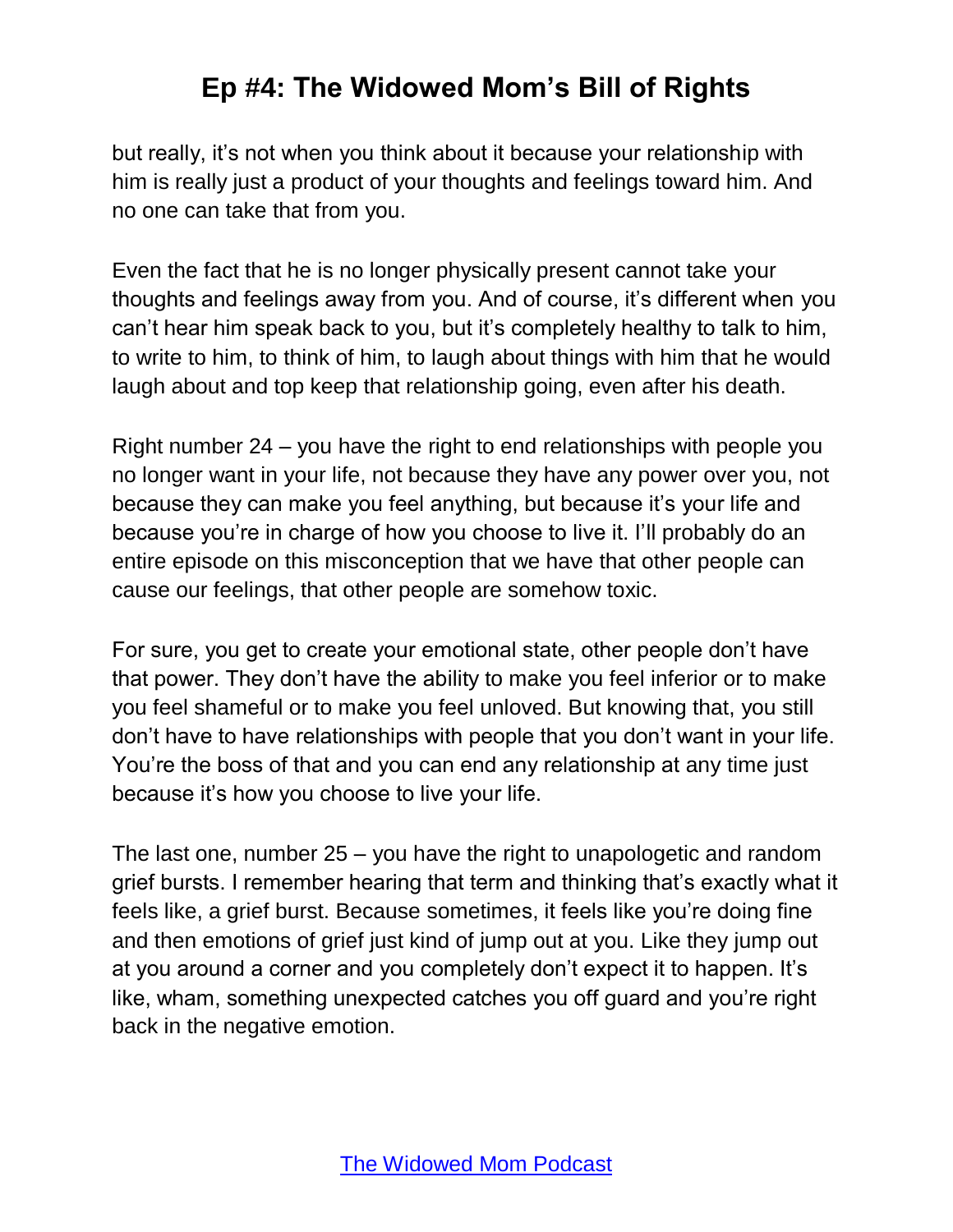Maybe you smell something that reminds you of him or you drive by a place that had some meaning and you remember it or maybe you're at the doctor's office and you're filling out the form and you see the word widow or they ask you if your emergency contacts are current and you have to tell them. Or maybe it's a song on the radio.

So when those grief bursts happen, when all of a sudden, you were feeling okay and now you're not, resist the urge to judge yourself. Resist the urge to judge your progress when this happens. Let yourself feel what you feel. Cry if you want to and don't make it mean that there's something wrong with you or you're healing.

Grief is messy. It is not linear. It sometimes feels like two steps forward and three steps back. We want it to be this nice linear progression, that if we just do certain things, that then all of a sudden we won't feel all of the feelings. That isn't the way that it works. I think it's really better to think of it, instead of a straight line, it's a tangled jumbled up messy knot. And even though it doesn't feel like progress, even though we get these random bursts of grief, that's all part and parcel. That's all the way of it.

So I hope these are useful to you, and the next time you're inclined to judge yourself, the next time you are offered some unsolicited advice by mostly well-meaning people, the next time you're really questioning where you are, I hope you'll come back and listen to this episode and remind yourself of the bill of rights that you, as a widowed mom, have.

So I love you. I hope you have an amazing day. And I want you to remember, you've got this. If you're enjoying *The Widowed Mom Podcast*, I would love it if you would take just a couple of minutes to rate and review the podcast.

Ratings and reviews, especially to newer podcasts, are so important in helping podcasts become discoverable. So go to